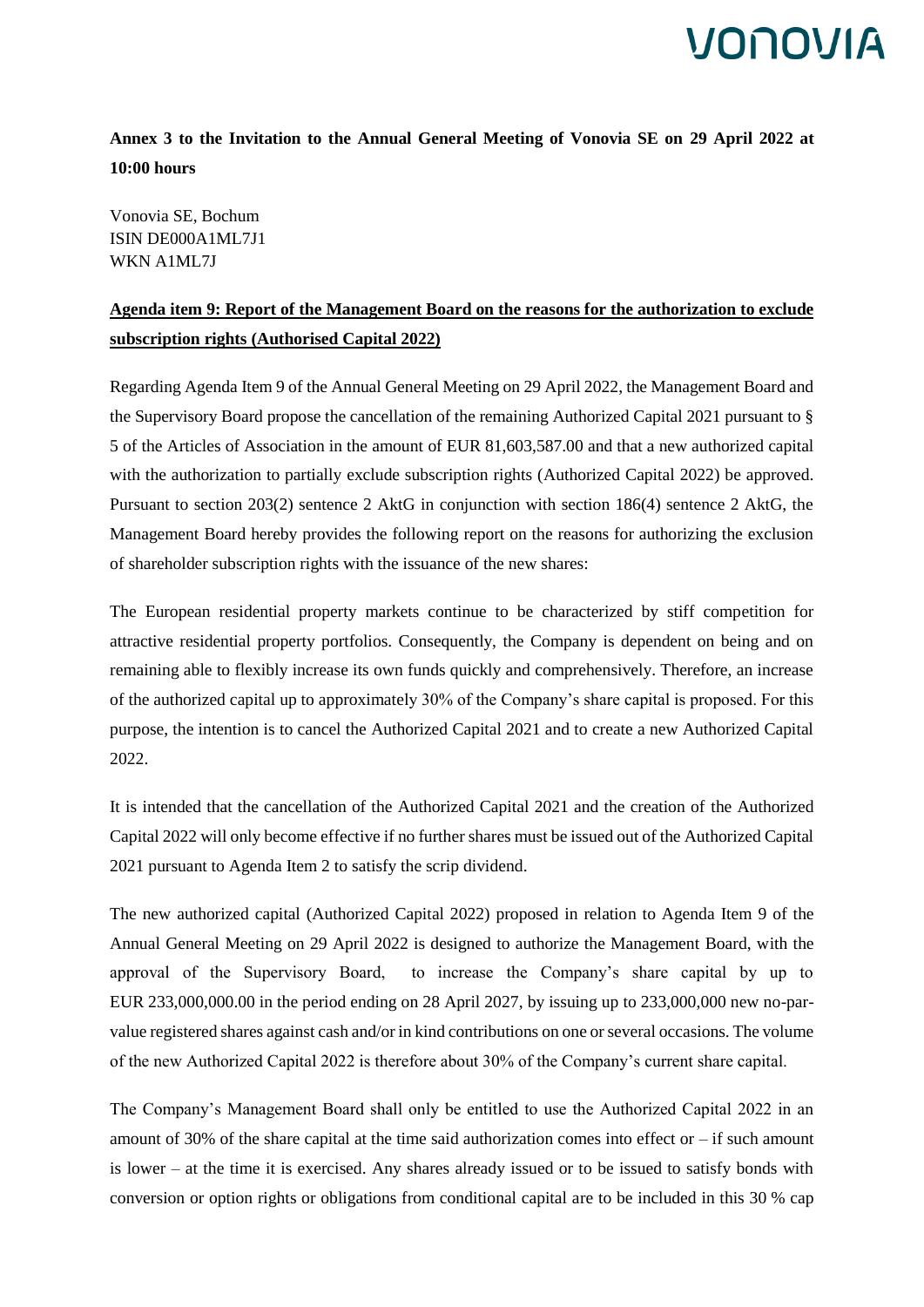on the share capital, provided these bonds were issued during the term of this authorization. This is intended to prevent the Management Board from increasing the share capital by more than 30 % when exercising existing authorizations. The cap, decreased under the preceding sentences of this paragraph, shall be increased again when a new authorization pursuant to section 202 or section 221 (in conjunction with a conditional capital pursuant to section 192 AktG) approved by the Annual General Meeting after the decrease becomes effective, to the extent of the reach of the new authorization, but up to a maximum of 30% of the share capital in accordance with the stipulations of sentence 1 of this paragraph.

In this context, the Management Board states the following: The rights issue capital increase carried out at the end of 2021 caused that the authorization to issue bonds granted by the Annual General Meeting on 16 April 2021 is reduced due to a corresponding offset provision in the authorization to issue bonds. If the proposed Authorized Capital 2022 is created, the authorization to issue bonds will automatically increase to the volume of Authorized Capital 2022 due to a replenishment provision provided for in the authorization to issue bonds granted by the Annual General Meeting on 16 April 2021. The Management Board undertakes to issue bonds on the basis of the authorization granted by the Annual General Meeting on 16 April 2021 under Agenda Item 9 only to the extent that the number of shares which were issued or are to be issued to satisfy bonds with conversion or option rights or obligations from conditional capital does not exceed 30% of the share capital at the time the Authorized Capital 2022 comes into effect or  $-i$  f such amount is lower – at the time the authorization issued by the Annual General Meeting on 16 April 2021 under Agenda Item 9 is exercised. Shares issued as of when the Authorized Capital 2022 becomes effective are to be included in this 30% cap of the share capital.

The purpose of the Authorized Capital 2022 is to enable the Company to continue to raise the capital required for the further development of the Company at short notice by issuing new shares, and to give it the flexibility to benefit from a favorable market environment at short notice in order to cover its future financing requirements. As the decisions regarding covering future capital requirements generally need to be made at short notice, it is important that the Company is not dependent on the rhythm of the Annual General Meetings or on the notification period for convening an Extraordinary General Meeting. The legislator has accommodated these circumstances with the instrument of "authorized capital".

When using the Authorized Capital 2022 in order to issue shares in return for cash contributions, the shareholders are in principle entitled to a subscription right (section 203(1) sentence 1 AktG in conjunction with section 186(1) AktG). The issuance of shares coupled with the granting of an indirect subscription right within the meaning of section 186(5) AktG is, by law, not to be classified as the exclusion of subscription rights, as the shareholders are awarded the same subscription rights as with a direct subscription. Purely for technical reasons, one or more banks or one or more undertakings operating pursuant to section 53(1) sentence 1 of the German Banking Act (KWG) or section 53b (1) sentence 1 or (7) KWG will be involved in the handling thereof.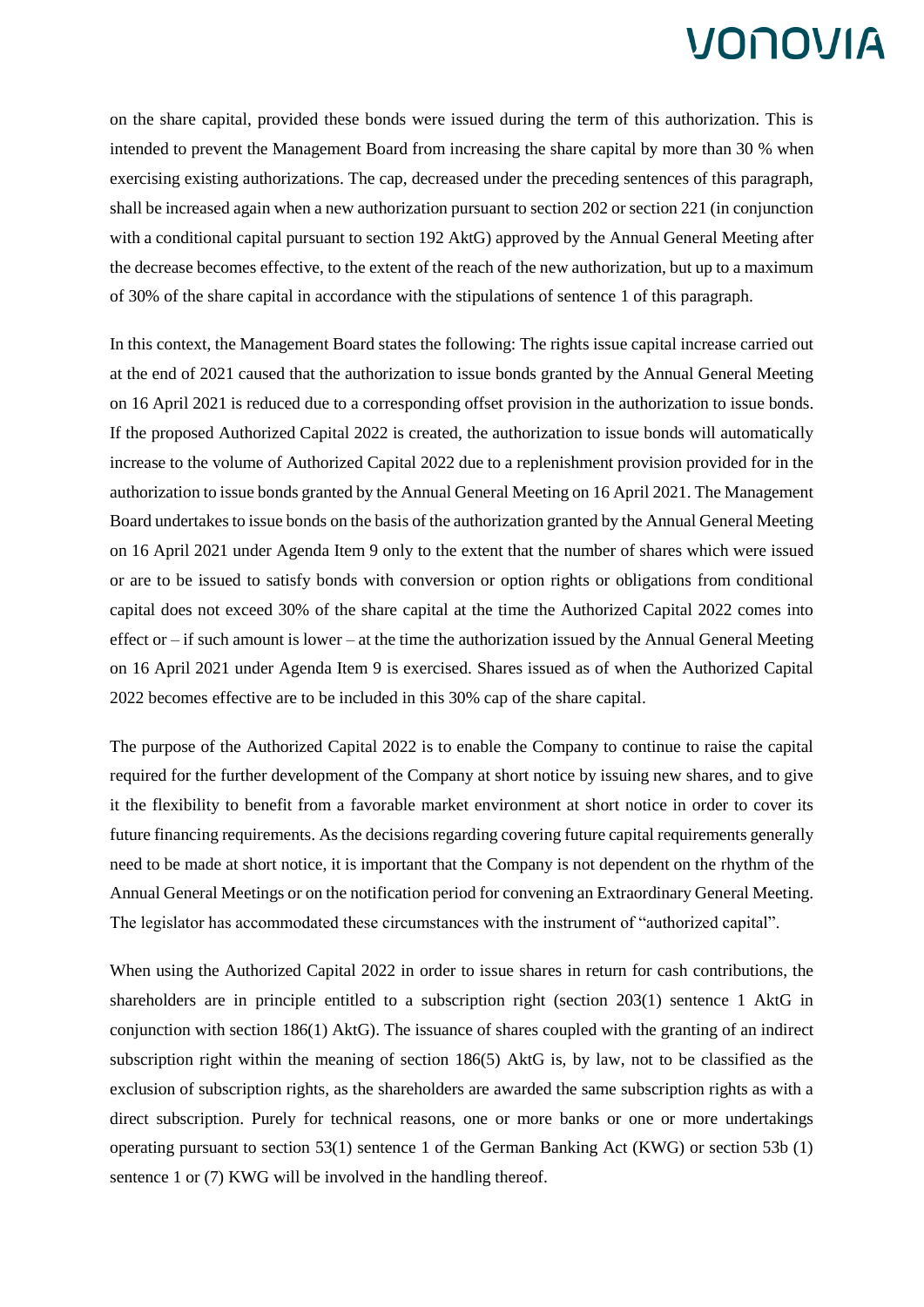Nonetheless, with the approval of the Supervisory Board, the Management Board shall be authorized to exclude subscription rights under certain circumstances.

(i) With the approval of the Supervisory Board, the Management Board shall be authorized to exclude subscription rights for fractional amounts.

The purpose of this subscription rights exclusion is to facilitate an issuance principally involving shareholder subscription rights, as it results in a subscription ratio that is technically feasible. The value of each shareholder's fractional amount is generally low and as such the potential dilutive effect is also be deemed to be low. In contrast to this, the required effort for the issue without such an exclusion is considerably greater. The exclusion therefore makes the issue more practicable and easier to implement. New shares which, as fractional amounts, are excluded from shareholder subscription rights will either be sold on the stock exchange or realized otherwise in the best possible manner for the Company. For these reasons, the Management Board and the Supervisory Board consider the potential exclusion of subscription rights to be objectively justified and also appropriate when weighed against the interests of shareholders.

(ii) Furthermore, the Management Board, with the approval of the Supervisory Board, shall be authorized to exclude subscription rights to grant the holders/creditors of convertible bonds, warrant bonds, profit participation rights and/or participating bonds (or combinations thereof) (hereinafter collectively "**bonds**") subscription rights to new shares. The terms of issue of bonds with conversion or option rights or obligations generally include anti-dilution provisions that grant holders/creditors subscription rights to new shares in subsequent share issuances or certain other measures.

Such holders/creditors are thus treated as if they were already shareholders. For bonds to feature such anti-dilution measure, shareholder subscription rights to such shares have to be excluded. This serves to facilitate the placing of such bonds and is therefore in the interests of shareholders in an optimum financial structure of the Company. Apart from that, the exclusion of subscription rights for the benefit of the holders/creditors of bonds has the advantage that, in the event that the authorization is exercised, the option or conversion price does not have to be reduced for the holders/creditors of existing bonds in accordance with the relevant bond terms. This allows for a greater inflow of funds and is therefore in the interests of the Company and its shareholders.

(iii) Subscription rights may additionally be excluded in the case of cash capital increases provided that the shares are issued at a price that is not significantly below the stock market price and such a capital increase does not exceed 10% of the share capital, in fact – since it is Authorized Capital – neither at the time the authorization becomes effective nor  $-$  if this amount is lower – at the time it is exercised (simplified exclusion of subscription rights pursuant to sections 203(1) and (2), 186(3) sentence 4 AktG).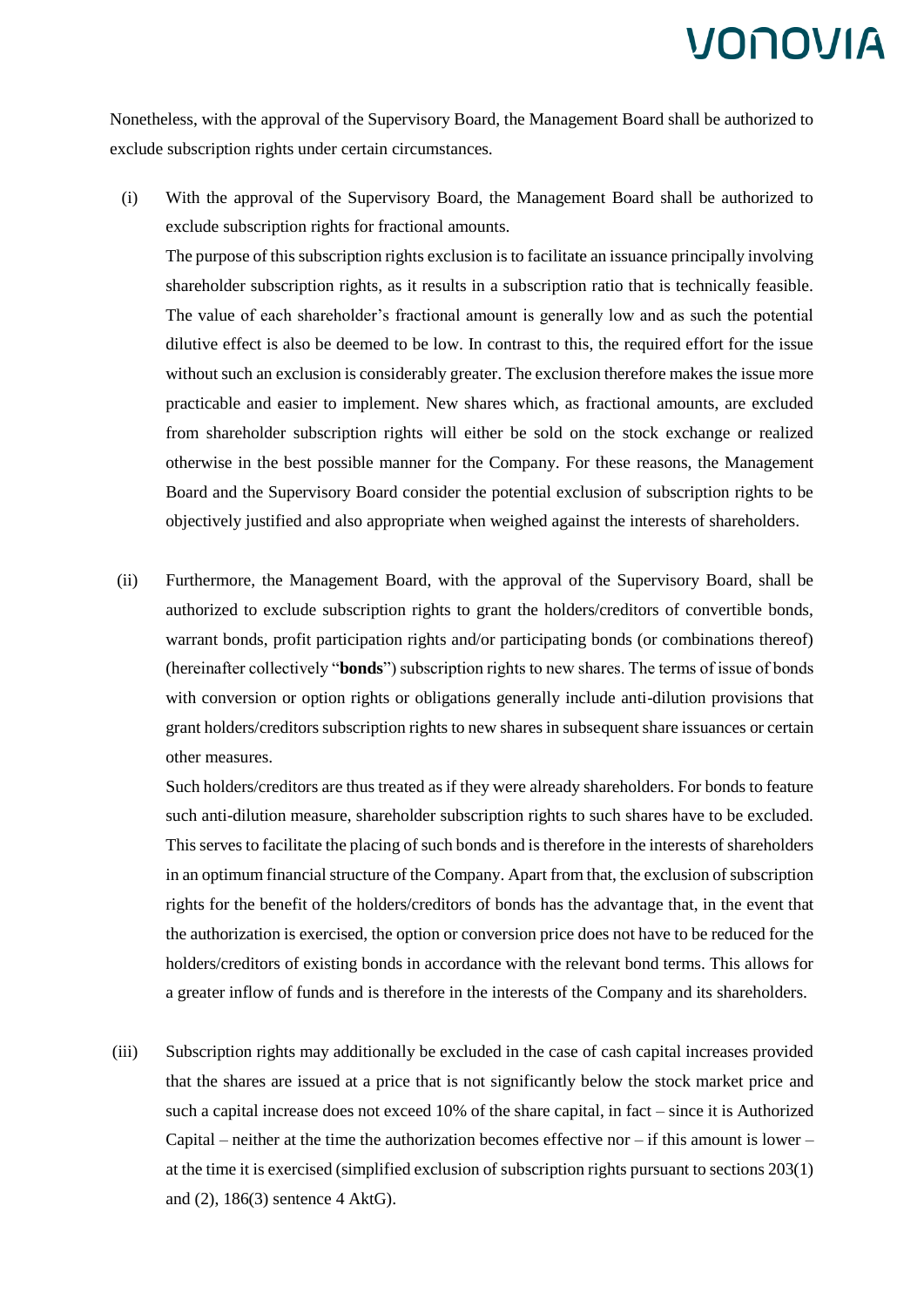The authorization enables the Company to react flexibly to favorable capital market situations and to issue new shares very quickly, i.e. without meeting the requirement of a two-week subscription offer period. The exclusion of subscription rights enables the Company to act quickly and to place shares close to the stock market price, i.e. without the usual discount in connection with subscription right issues. This creates the parameters for achieving the highest possible disposal amount and for the greatest possible strengthening of the Company's equity. The authorization of the simplified exclusion of subscription rights is objectively justified, not least by the fact that a greater cash inflow can often be achieved as a result.

The authorization to exclude subscription rights in the event of capital increases must not exceed 10% of the Company's share capital either at the time at which the Authorized Capital 2022 becomes effective or – if this amount is lower – at the time at which it is exercised.

The proposed resolution further provides for a deduction clause: This cap of a maximum 10% of the share capital includes shares in the Company issued or sold during the term of the authorization, excluding shareholder subscription rights pursuant to or in analogous application of section 186(3) sentence 4 AktG. Any shares already issued or to be issued to satisfy bonds with conversion or option rights or obligations are also to be included in this cap, insofar as these bonds were issued during the term of this authorization without subscription rights in analogous application of section 186(3) sentence 4 AktG. This inclusion is effected in line with the shareholders' interests that their investments be diluted as little as possible.

The cap, decreased under the preceding inclusion clause, shall be increased again when a new authorization to exclude shareholder subscription rights pursuant to or in line with section 186(3) sentence 4 AktG approved by the General Meeting after the decrease becomes effective, to the extent of the reach of the new authorization, but up to a maximum of 10% of the share capital in accordance with the stipulations of sentence 1 of the respective paragraph. This is because in such case(s), the Annual General Meeting may decide again on the simplified exclusion of shareholder subscription rights, meaning that the reason for inclusion has ceased to apply. This is because, with the effectiveness of the new authorization for a simplified exclusion of subscription rights, the ban regarding the authorization to issue the bonds without shareholder subscription rights brought about by the exercise of the authorization to issue new shares or to issue bonds or by the sale of own shares shall lapse. Due to the identical majority requirements for such a resolution, the renewed authorization for the simplified exclusion of subscription rights is at the same time also to be seen  $-$  to the extent that the statutory requirements are observed – as a confirmation regarding this authorization resolution. In the event of a renewed exercise of an authorization to exclude subscription rights in direct or analogous application of section 186(3) sentence 4 AktG, the deduction is carried out again.

The simplified exclusion of subscription rights is conditional on the issue price for the new shares not being significantly below the stock market price. Subject to specific circumstances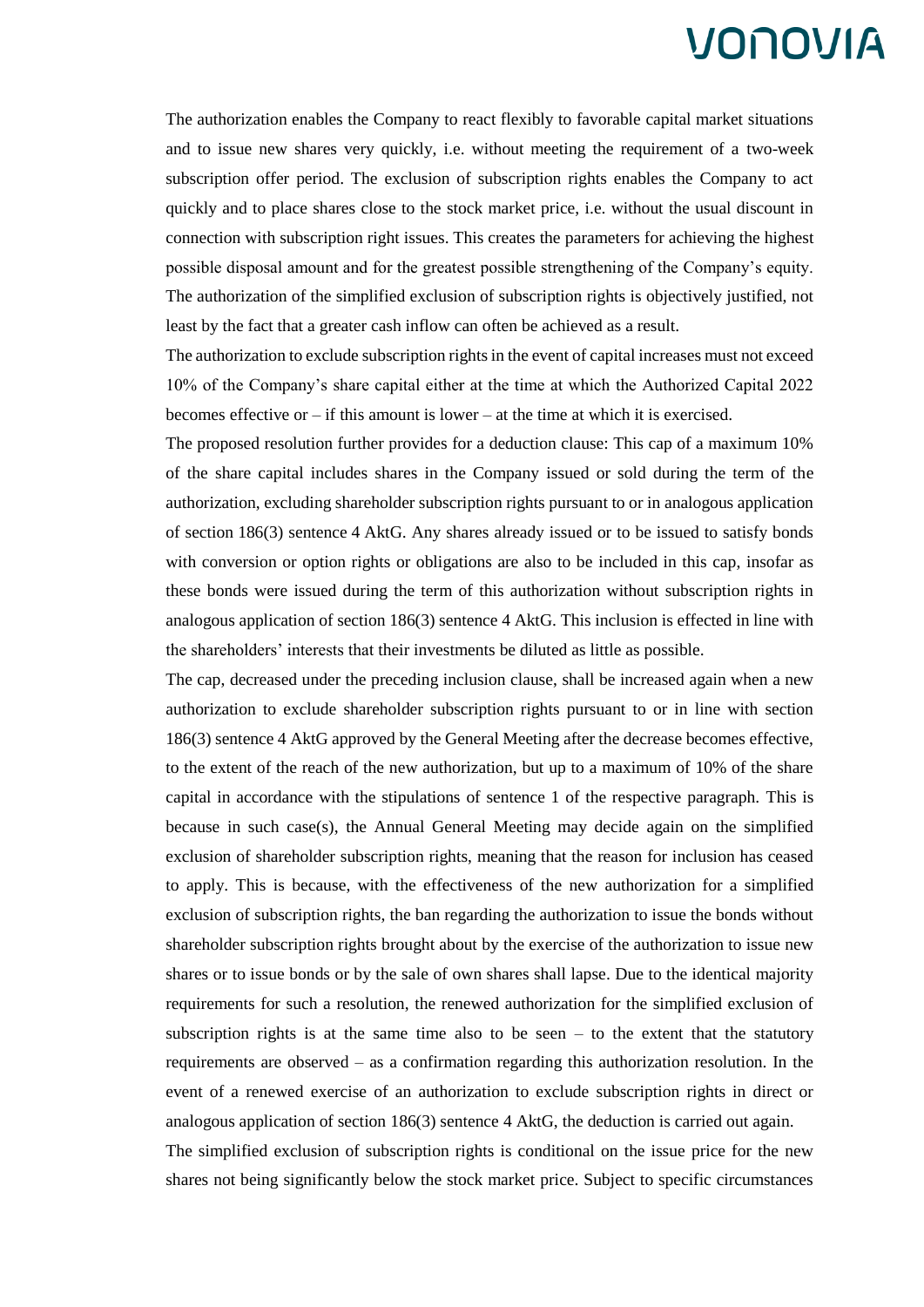in individual cases, a potential deduction from the current stock market price or a volume weighted stock market price over an appropriate number of trading days prior to the definitive determination of the issue amount will likely  $-$  taking a different dividend entitlement into account, where appropriate – not exceed approximately 5% of the stock market price in question. This also ensures that shareholders are protected against dilution of their shareholdings. Determining an issue price close to the stock market price ensures that the value of subscription rights for the new shares would, in practical terms, be very low. The shareholders have the opportunity to maintain their relative investments by effecting additional stock market purchases.

(iv) Subscription rights may also be excluded in capital increases against contributions in kind. The Company should continue to be able to acquire, without limitation, companies, parts of companies, interests in companies (including by way of merger or other measures under transformation law) or other assets (including receivables), properties or property portfolios relating to a proposed acquisition or to respond to offers of acquisitions or mergers in order to strengthen its competitiveness and to increase its profitability or enterprise value. The exclusion of subscription rights should also serve to service convertible bonds and/or warrant bonds or combinations thereof issued against contributions in kind.

Practice has shown that some shareholders in attractive acquisition targets are very interested in acquiring the Company's no-par value (voting) shares as consideration, for example to maintain a certain degree of influence over the object of the contribution in kind. The option to provide consideration not only by way of cash payments but also, or exclusively, by way of shares, in view of an optimum financial structure, is also supported by the fact that the Company's liquidity is protected, leverage is avoided and the seller(s) participate(s) in future price potential to the same extent as new shares can be used as an acquisition currency. This improves the Company's competitive position in acquisitions.

The option of using Company shares as an acquisition currency gives the Company the necessary scope of action to quickly and flexibly respond to such acquisition opportunities and enables it to acquire even larger units in return for transferring shares. Also in the case of other assets (in particular property portfolios or interests in property companies) it should be possible to acquire them in exchange for shares, under certain circumstances. In both cases, it must be possible to exclude shareholder subscription rights. As such acquisitions often have to be implemented at short notice, it is important that they normally are independent of the usual annual rhythm of the Annual General Meeting or do not require an Extraordinary General Meeting, whose preparation and notice period prevent swift action. This means that authorized capital is needed which the Management Board can access quickly with the approval of the Supervisory Board.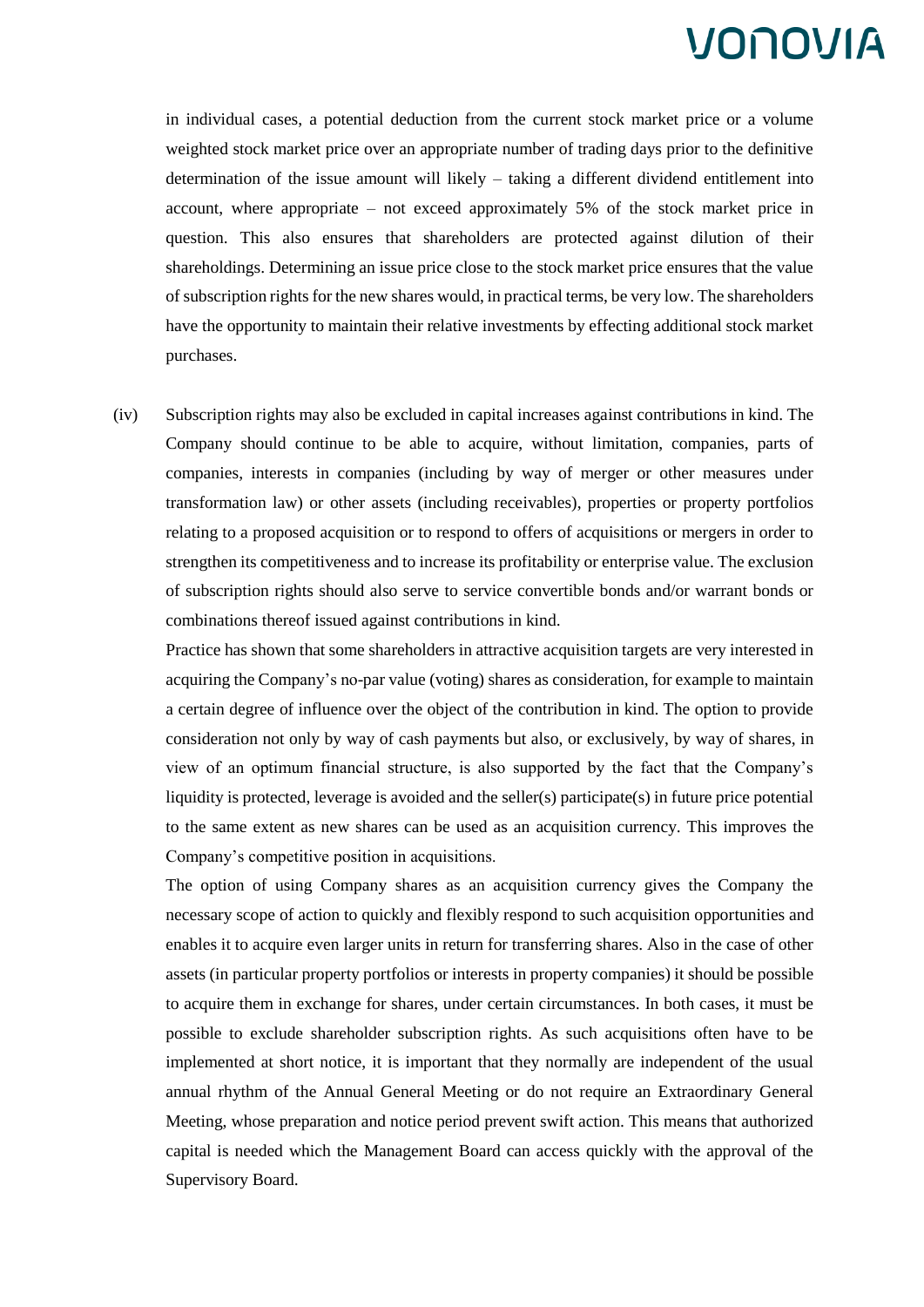The same applies to satisfying conversion or option rights or obligations under bonds. This involves issuing new shares against contributions in kind, either in the form of the bond to be contributed or in the form of the payment in kind under the bond. This leads to an increase in the Company's flexibility while satisfying the conversion or option rights or obligations. Offering bonds in lieu of or in addition to granting shares or cash payments can represent an attractive alternative that increases the Company's competitive chances in acquisitions due to its additional flexibility. Shareholders are additionally protected by the subscription rights to which they are entitled in principle when bonds are issued with conversion or option rights or with conversion or option obligations. Where subscription rights were excluded on the issue of such bonds, the interests of shareholders were already taken into account in the assessment to be made in such case by the Management Board and Supervisory Board. The instances in which subscription rights for bonds with conversion rights and obligations may be excluded have been or are outlined in the report relating to the issue of such instruments.

Should any opportunity arise to merge with other companies or to acquire companies, parts of companies, interests in companies or other assets, the Management Board will in each case carefully consider whether or not to utilize the authorization to increase capital by granting new shares. This also includes, in particular, assessing the valuation ratio between the Company and the acquired company interest or other assets and determining the new shares' issue price and the other share issue conditions. The Management Board will only utilize the Authorized Capital 2022 if it is satisfied that such merger or such acquisition of a company or part of a company or interest in a company in exchange for granting new shares is in the best interests of the Company and its shareholders. The Supervisory Board will only grant its necessary approval if it has reached the same conclusion.

(v) Subscription rights may also be excluded when distributing a share dividend (also known as scrip dividend) where shares of the Company are used (including partially and/or optionally) to satisfy shareholder dividend rights.

This is to enable the Company to distribute a scrip dividend at the most favorable conditions. In the case of a scrip dividend, shareholders are offered to contribute, in whole or in part as a contribution in kind into the Company, their right to receive payment of a dividend created by the Annual General Meeting's resolution on the appropriation of profits, receiving new shares in the Company in return. A scrip dividend can be distributed as a genuine share issue with subscription rights in accordance with, in particular, the provisions of section 186(1) AktG (minimum subscription period of two weeks) and section 186(2) AktG (announcement of the issue amount no later than three days before the expiry of the subscription period). In individual cases, depending on the capital markets situation, it may be preferable to design the distribution of a scrip dividend such that the Management Board offers to all shareholders entitled to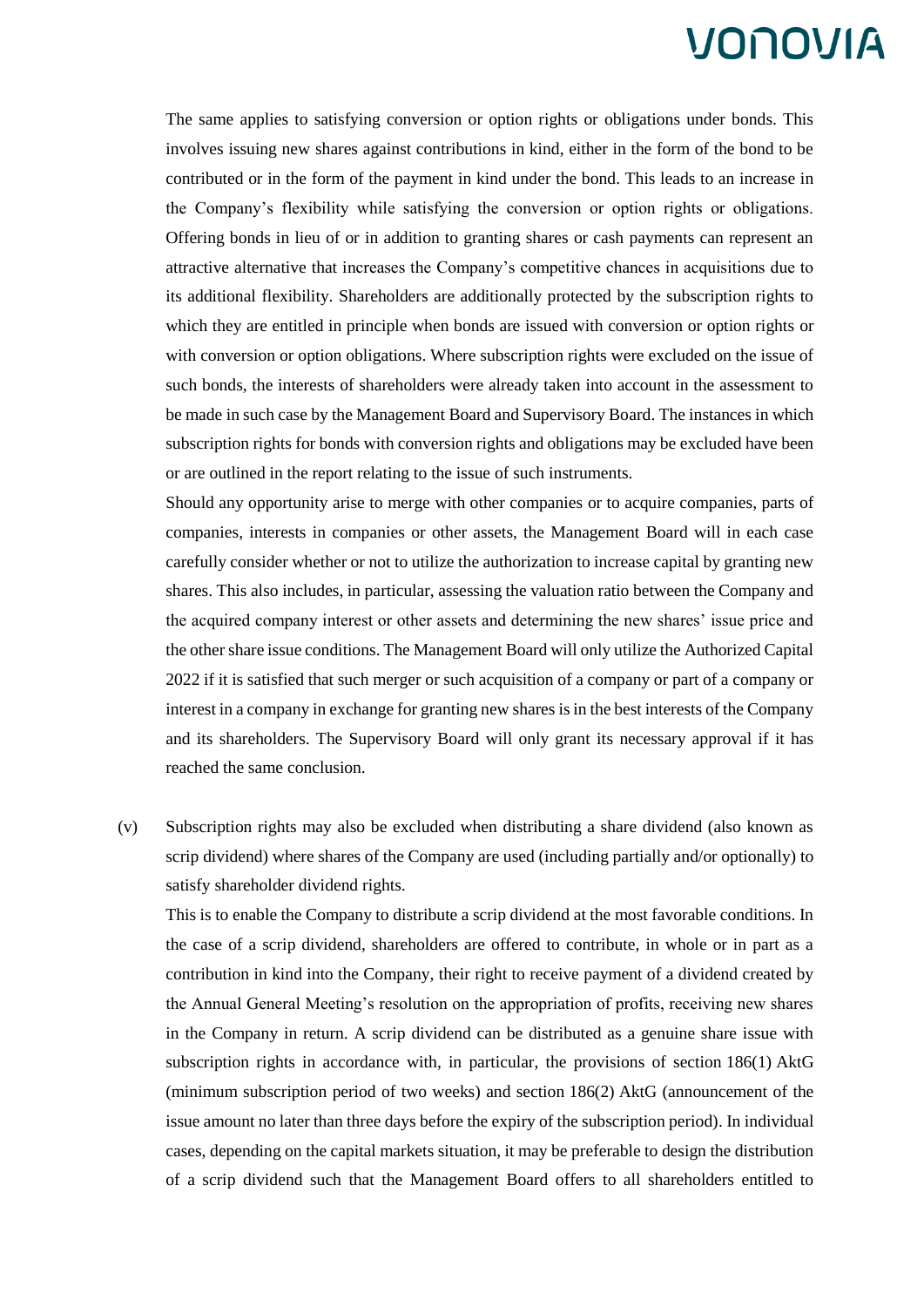dividends, in accordance with the general principle of equal treatment (section 53a AktG), to receive new shares against contribution of their dividend entitlements and thus grants shareholders a subscription right in economic terms, but to legally exclude shareholder subscription rights to such new shares in their entirety. Excluding subscription rights may also be required where not all shareholders are entitled to dividends for a specific financial year. Such exclusion of subscription rights allows distributing the scrip dividend without the aforementioned restrictions under section 186(1) and (2) AktG and hence at more flexible conditions. In view of the fact that new shares are offered to all shareholders and fractional dividend amounts will be settled by cash payment of the dividend, excluding subscription rights appears to be reasonable and justified in such case.

(vi) Subscription rights can further be excluded in relation to the issue of up to 2,500,000 new nopar value registered shares against contribution in cash to the extent that this is necessary to issue shares to employees of the Company or of affiliated companies within the meaning of sections 15 et seqq. AktG, excluding the members of the Company's Management Board and Supervisory Board and the members of the management boards, supervisory boards and other bodies of affiliated companies. To simplify the settlement process, the shares may also be subscribed for this purpose by a financial institution against cash contribution, in order for the Company to reacquire the shares so subscribed to issue them to entitled employees of the Company.

This gives the Company the opportunity to acknowledge the performance of its employees and those of its affiliated companies within the meaning of sections 15 et seqq. AktG by issuing shares to them, thus allowing them to participate in the Company's success. Incentivizing the employees by allowing them to participate in the performance of Vonovia SE shares on the stock market is also in the interests of shareholders. The Company can issue shares to its employees only if shareholder subscription rights are excluded. In addition, the shares to be issued under this authorization only form a relatively small portion of the Company's current share capital (approximately 0.32%). Hence, shareholders will suffer a minor dilution only and will always have the opportunity to maintain their proportion in the Company's share capital by acquiring additional shares on the stock market.

The authorizations to exclude subscription rights in the event of capital increases against contributions in cash and/or in kind as described in the paragraphs above are limited to a total amount not exceeding 10% of the share capital, either at the time this authorization becomes effective or at the time it is exercised.

This limit of 10% of the share capital is to include shares in the Company (i) that are issued during the term of this authorization under other authorizations while excluding subscription rights, and (ii) that